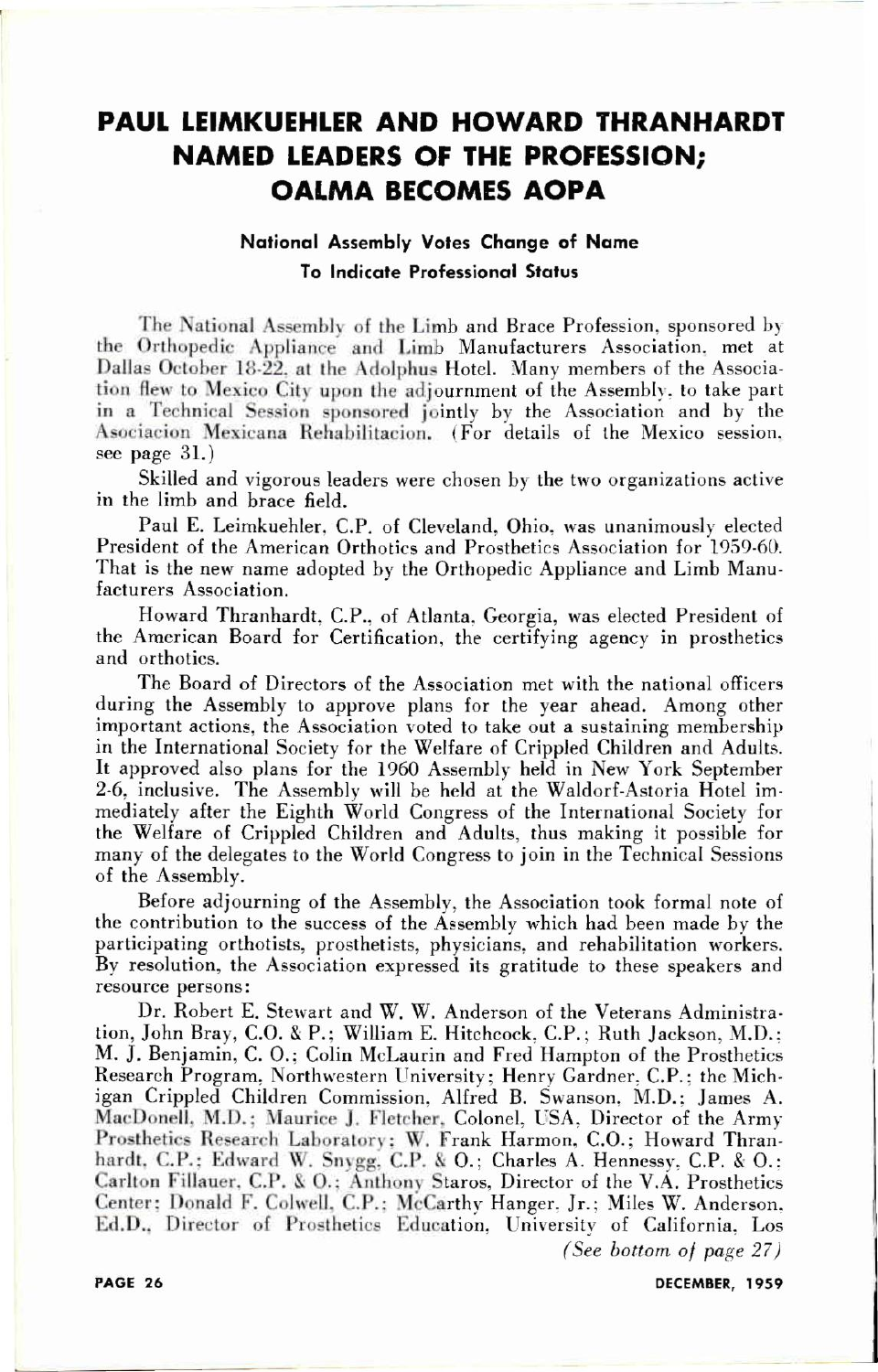

**N.R.A . HONORED—Presentatio n of a Citatio n of Tribut e to the Nationa l Rehabilitatio n Associatio n wa s a featur e of the Assembl y Banquet . Her e w e se e left to right: Georg e H. Lambert of Bato n Rouge , Presiden t Pau l Leimkuehler, Sei d W . Hendrix , Presiden t of**   $N.R.A.,$  who received the Citation, and Past President Buschenfeldt.

### **CITATIO N**

*"The Orthopedic Appliance and Limb Manufacturers Association herein cites* 

#### **The National Rehabilitation Association**

#### *For Constructive Leadership in the Rehabilitation Movement*

The National Rehabilitation Association has through its vigorous efforts brought home to the American people a realization of the need for an effective program to aid our disabled citizens. Its leadership has been intelligent, constructive and cooperative. It has made local areas aware of the potentials of rehabilitation: it has kept the public, lav as well as professional, informed of legislative needs, and has provided a basis for interchange, of ideas. The members of OALMA . perhaps more than any other group , know what this has meant in terms of improving the lot of the disabled.

The Orthopedic Appliance and Limb Manufacturers Association at its National Assembly in Dallas this twenty-first day of October 1959, takes this opportunity to recognize and to commen d the National Rehabilitation Association."

Angeles: Sidney Fishman, Ph.D., Director of Prosthetics Education. New York University; J. Warren Perry. Ph.D., Director of Prosthetics Education. Northwestern University: Harold W. Glattly, M.D.: Paul Meyer, M.D.: Ted R. Reynolds. C.O., Paul Williams. M.D. , and orthotist William Miller.

In a series of other resolutions, delegates to the Assembly voted the thanks of the Association to: Fred Quisenberry, C.P., Program Chairman for the Assembly : Exhibits Chairman David McGraw. C.O., and the members of his Committee, for the outstanding arrangement of exhibits; Mr. Fred Brown . M r. Georg e Smith and their associates on the staff of the Hotel Adolphus for their service in Assembly arrangements; and the OALMA members of Region VIII for the Western Party arranged by that Region for Assembly delegates.

ORTHOPEDIC & PROSTHETIC APPLIANCE JOURNAL